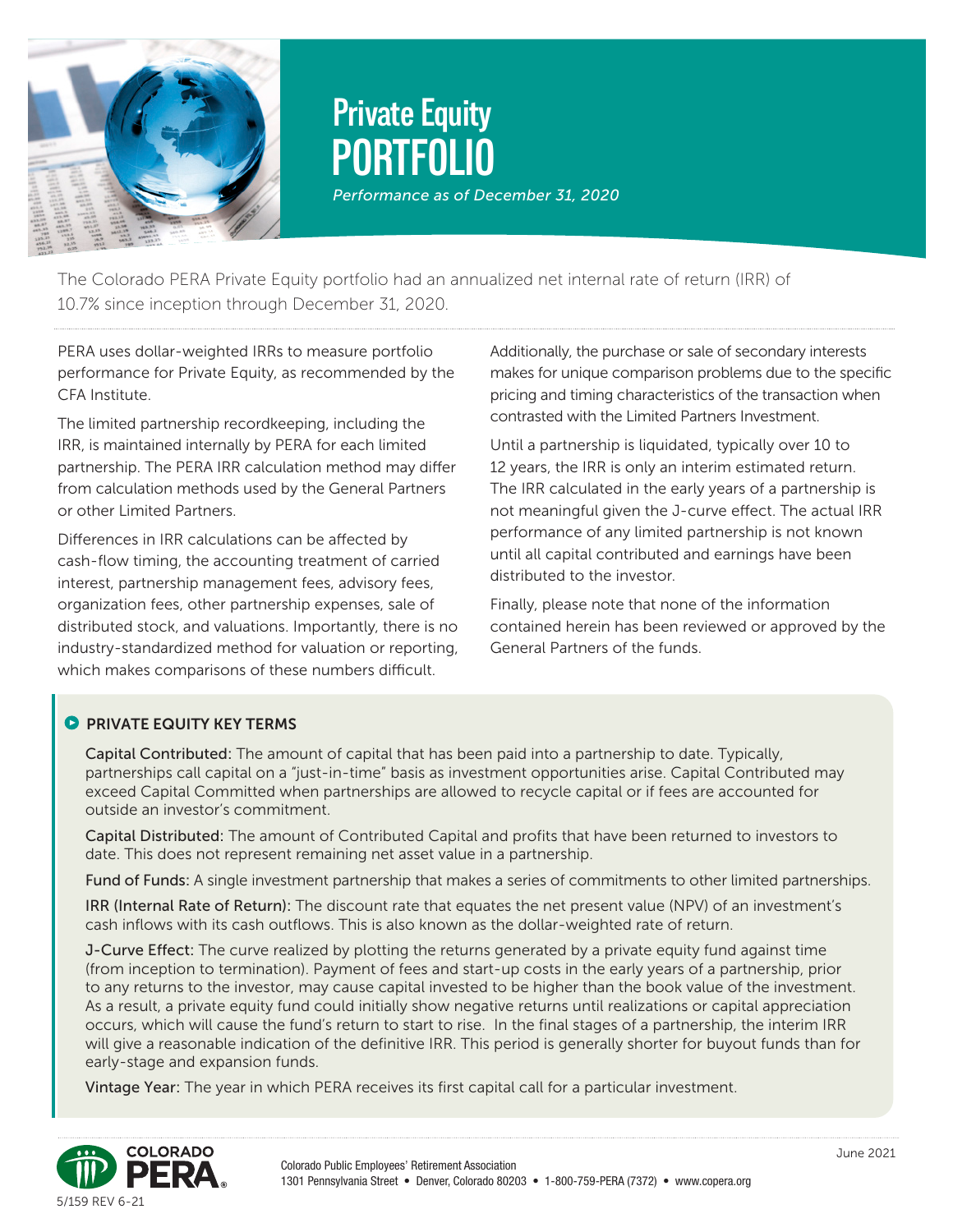*Performance as of December 31, 2020*

| Vintage<br>Year | <b>Partnership Name</b>                            | Capital<br><b>Committed</b> | Capital<br>Contributed | Capital<br><b>Distributed</b> | <b>Colorado PERA's</b><br><b>Since Inception IRR</b> |
|-----------------|----------------------------------------------------|-----------------------------|------------------------|-------------------------------|------------------------------------------------------|
| 1982            | <b>Centennial Fund Ltd</b>                         | 5,000,000                   | 5,000,000              | 9,565,819                     | 9.27%                                                |
| 1984            | <b>Centennial Fund II</b>                          | 5,000,000                   | 5,000,000              | 6,801,204                     | 6.43%                                                |
| 1985            | Centennial Business Development Fund               | 2,000,000                   | 2,000,000              | 3,347,063                     | 8.01%                                                |
| 1987            | Centennial Fund III                                | 25,000,000                  | 25,000,000             | 72,147,814                    | 22.04%                                               |
| 1988            | <b>Columbine Venture Fund II</b>                   | 5,000,000                   | 5,000,000              | 2,050,862                     | $-9.28%$                                             |
| 1988            | <b>Equitable Deal Flow Fund</b>                    | 50,000,000                  | 72,181,515             | 82,843,187                    | 4.09%                                                |
| 1988            | HarbourVest III1                                   | 50,000,000                  | 50,000,000             | 107,995,102                   | 13.76%                                               |
| 1989            | <b>Accel Partners III</b>                          | 2,000,000                   | 2,000,000              | 4,358,716                     | 14.66%                                               |
| 1989            | <b>Colorado Venture Management III</b>             | 1,500,000                   | 1,500,000              | 3,938,250                     | 14.63%                                               |
| 1989            | <b>Grotech Partners III</b>                        | 2,000,000                   | 2,000,000              | 2,039,447                     | 0.28%                                                |
| 1989            | Lehman Brothers Merchant Banking Ptnrshp           | 50,000,000                  | 42,256,540             | 145,058,417                   | 30.50%                                               |
| 1989            | Morgan Holland Fund II                             | 2,000,000                   | 2,000,000              | 4,196,309                     | 17.45%                                               |
| 1989            | Nazem & Company III                                | 3,000,000                   | 3,000,000              | 3,240,890                     | 1.96%                                                |
| 1990            | <b>Brantley Venture Partners II</b>                | 2,000,000                   | 2,000,000              | 2,337,232                     | 2.56%                                                |
| 1990            | Equitable Capital Private Inc & Equity Fund II     | 50,000,000                  | 72,059,423             | 107,372,058                   | 13.60%                                               |
| 1990            | <b>Gateway Venture Partners III</b>                | 2,000,000                   | 2,000,000              | 4,007,174                     | 16.85%                                               |
| 1990            | HarbourVest International Private Equity Partners1 | 30,000,000                  | 30,000,000             | 53,079,245                    | 11.14%                                               |
| 1991            | Joseph Littlejohn & Levy Fund                      | 30,000,000                  | 33,138,213             | 87,095,301                    | 33.85%                                               |
| 1992            | Forstmann Little Sub Debt & Equity V               | 100,000,000                 | 95,785,413             | 113,598,501                   | 36.86%                                               |
| 1992            | Media/Communications Partners II                   | 3,000,000                   | 3,000,000              | 12,955,329                    | 38.90%                                               |
| 1992            | <b>Mohr Davidow Ventures III</b>                   | 3,000,000                   | 3,000,000              | 4,863,980                     | 11.41%                                               |
| 1993            | <b>Accel Partners IV</b>                           | 2,000,000                   | 2,000,000              | 13,929,817                    | 77.90%                                               |
| 1993            | <b>Centennial Fund IV</b>                          | 45,000,000                  | 45,000,000             | 147,744,721                   | 38.06%                                               |
| 1993            | Colorado Venture Management IV                     | 1,700,000                   | 1,696,000              | 1,921,392                     | 2.60%                                                |
| 1993            | Geocapital III                                     | 1,000,000                   | 1,000,000              | 2,980,458                     | 79.84%                                               |
| 1993            | <b>Grotech Partners IV</b>                         | 2,500,000                   | 2,500,000              | 4,272,522                     | 15.19%                                               |
| 1993            | HarbourVest IV-Direct                              | 20,000,000                  | 20,000,000             | 24,566,820                    | 5.57%                                                |
| 1993            | HarbourVest IV-Partnership1                        | 30,000,000                  | 28,500,000             | 110,987,822                   | 41.78%                                               |
| 1993            | Phillips-Smith Specialty Retail Group III          | 2,000,000                   | 2,000,000              | 4,123,186                     | 22.77%                                               |
| 1994            | <b>Blackstone Capital Partners II</b>              | 100,000,000                 | 109,106,993            | 238,417,493                   | 38.40%                                               |
| 1994            | <b>Brantley Venture Partners III</b>               | 2,000,000                   | 2,000,000              | 1,871,633                     | $-0.88%$                                             |
| 1994            | Joseph Littlejohn & Levy Fund II                   | 50,000,000                  | 56,009,870             | 84,462,793                    | 7.13%                                                |
| 1995            | Apollo Investment Fund III                         | 100,000,000                 | 111,972,394            | 160,902,280                   | 10.45%                                               |
| 1995            | <b>Cypress Merchant Banking Partners</b>           | 100,000,000                 | 103,808,696            | 126,333,190                   | 2.66%                                                |
| 1995            | Forstmann Little Sub Debt & Equity VI              | 130,000,000                 | 139,410,810            | 171,713,229                   | 8.93%                                                |
| 1995            | <b>Franklin Capital Associates III</b>             | 3,000,000                   | 3,000,000              | 1,970,477                     | $-6.64%$                                             |
| 1995            | HarbourVest Intl Pvt Equity Ptnrs II-Direct        | 20,000,000                  | 20,000,000             | 38,019,916                    | 19.57%                                               |
| 1995            | HarbourVest Intl Pvt Equity Ptnrs II-Partnership1  | 80,000,000                  | 78,400,000             | 110,588,259                   | 8.81%                                                |
| 1995            | <b>Mohr Davidow Ventures IV</b>                    | 3,000,000                   | 3,000,000              | 41,070,513                    | 108.43%                                              |
| 1995            | Morgan Holland One Liberty III                     | 2,000,000                   | 2,000,000              | 7,488,386                     | 28.26%                                               |
| 1995            | <b>Technology Crossover Ventures I</b>             | 3,000,000                   | 3,000,000              | 7,187,098                     | 34.57%                                               |
| 1995            | <b>Warburg Pincus Ventures</b>                     | 100,000,000                 | 100,000,000            | 517,781,935                   | 49.73%                                               |
| 1996            | Asia Pacific Growth Fund II                        | 30,000,000                  | 30, 161, 354           | 45,405,709                    | 9.12%                                                |
| 1996            | Centennial Fund V                                  | 50,000,000                  | 50,000,000             | 45,102,640                    | $-3.88%$                                             |
| 1996            | Doughty Hanson & Co Fund II                        | 30,000,000                  | 26,455,534             | 57,532,829                    | 49.21%                                               |
| 1996            | Euroknights III                                    | 30,103,200                  | 30,048,433             | 20,817,856                    | $-6.52%$                                             |
| 1996            | Forstmann Little Equity V                          | 70,000,000                  | 74,501,719             | 96,880,153                    | 5.63%                                                |
| 1996            | Hicks Muse Tate & Furst Equity Fund III            | 200.000.000                 | 227.456.435            | 218,275,403                   | $-0.87%$                                             |

The limited partnership recordkeeping, including the internal rate of return or IRR, is maintained internally by PERA for each limited partnership. The PERA IRR calculation method may differ from calculation methods used by the General Partners or other Limited Partners.

Differences in IRR calculations can be affected by cash-flow timing, the accounting treatment of carried interest, partnership management fees, advisory fees, organization fees, other partnership expenses, sale of distributed stock, and valuations. Importantly, there is no industry-standardized method for valuation or reporting, which makes comparisons of these numbers difficult. <sup>1</sup> Fund of Funds<br><sup>3</sup> Nsests transferred subsequent to 2010 merger of Denver Public Schools Retirement System (DPSRS) into PERA<br><sup>3</sup> Not meaningful<br><sup>3</sup> Not meaningful<br>The limited partnership recordkeeping, including the int

Additionally, the purchase or sale of secondary interests makes for unique comparison problems due to the specific pricing and timing characteristics of the transaction when contrasted with the Limited Partners Investment.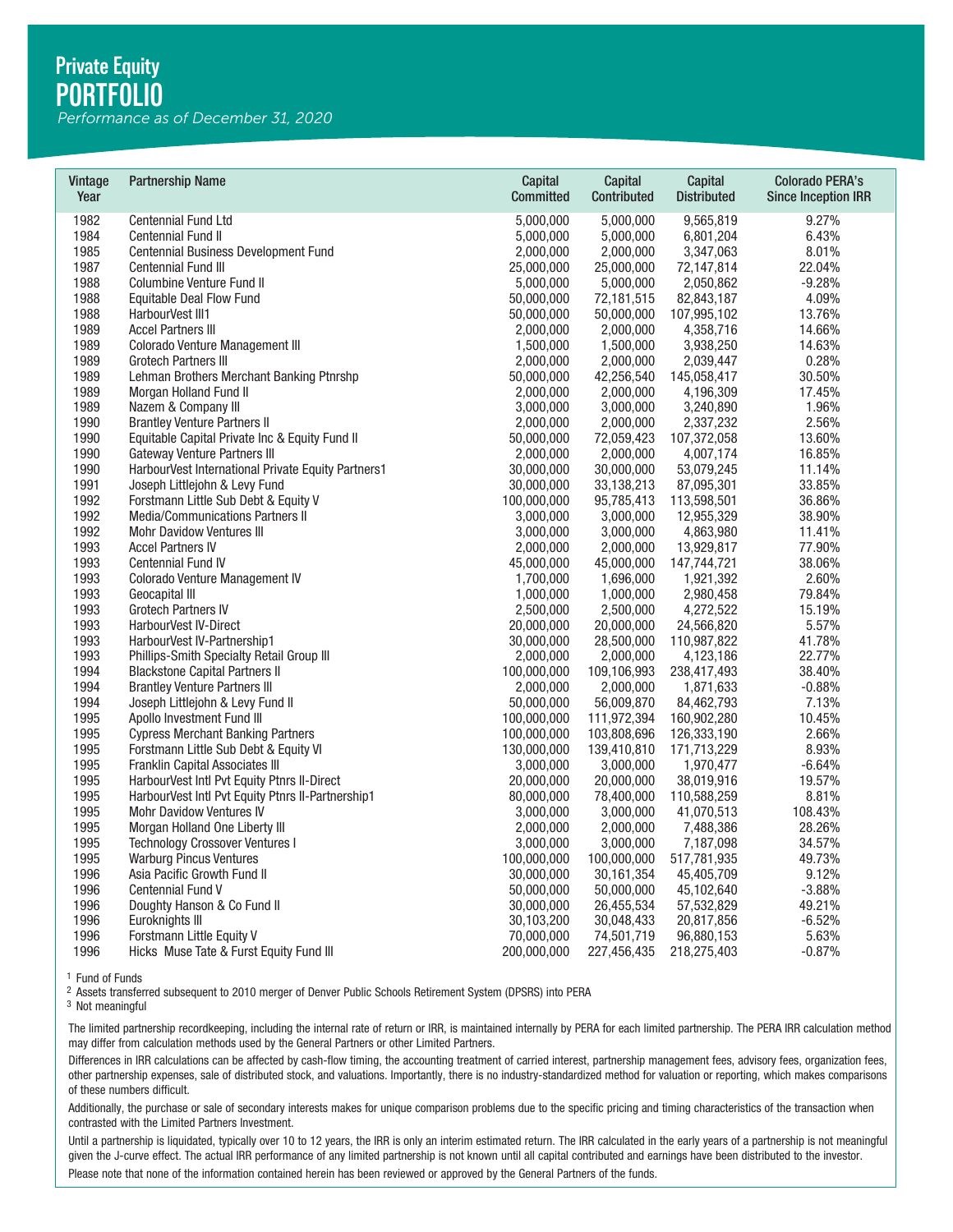*Performance as of December 31, 2020*

| Vintage<br>Year | <b>Partnership Name</b>                            | Capital<br><b>Committed</b> | Capital<br>Contributed | Capital<br><b>Distributed</b> | <b>Colorado PERA's</b><br><b>Since Inception IRR</b> |
|-----------------|----------------------------------------------------|-----------------------------|------------------------|-------------------------------|------------------------------------------------------|
| 1996            | Westsphere South America PE Growth Fund            | 30,000,000                  | 30,000,000             | 22,368,426                    | $-6.86%$                                             |
| 1997            | AIG Global Emerging Markets Fund1                  | 100,000,000                 | 82,814,391             | 109,414,737                   | 7.05%                                                |
| 1997            | <b>Blackstone Capital Partners III</b>             | 300,000,000                 | 326,714,370            | 533,268,494                   | 12.52%                                               |
| 1997            | <b>DLJ Merchant Banking Partners II</b>            | 100,000,000                 | 112,341,178            | 154,759,927                   | 7.55%                                                |
| 1997            | Doughty Hanson & Co Fund III                       | 100,000,000                 | 92,711,703             | 202,564,674                   | 16.68%                                               |
| 1997            | HarbourVest V-Direct                               | 60,000,000                  | 60,000,000             | 49,962,549                    | $-3.44%$                                             |
| 1997            | HarbourVest V-Partnership1                         | 40,000,000                  | 39,400,275             | 67,048,114                    | 14.46%                                               |
| 1997            | <b>HSBC Private Equity Fund II</b>                 | 100,000,000                 | 79,300,145             | 117,048,741                   | 8.06%                                                |
| 1997            | Lehman Brothers Merchant Banking Ptnrshp II        | 100,000,000                 | 86,700,231             | 107,080,450                   | 4.81%                                                |
| 1997            | <b>Phoenix Equity Partners II</b>                  | 32,740,000                  | 31,607,000             | 28,651,020                    | $-2.05%$                                             |
| 1997            | <b>Sequel Ventures</b>                             | 15,000,000                  | 15,000,000             | 20,020,328                    | 12.90%                                               |
| 1997            | <b>Technology Crossover Ventures II</b>            | 500,000                     | 500,000                | 1,801,246                     | 75.93%                                               |
| 1997            | Warburg Pincus Ventures International              | 100,000,000                 | 100,000,000            | 185,531,249                   | 11.27%                                               |
| 1998            | Apollo Investment Fund IV                          | 200,000,000                 | 202,739,430            | 310,836,256                   | 7.62%                                                |
| 1998            | <b>Beacon Energy II</b>                            | 55,343,340                  | 55,740,371             | 82,093,998                    | 8.49%                                                |
| 1998            | <b>CVC European Equity Partners II</b>             | 100,000,000                 | 110,571,270            | 236, 341, 545                 | 20.05%                                               |
| 1998            | Forstmann Little Sub Debt & Equity VII             | 185,000,000                 | 196,116,025            | 62,514,033                    | $-33.06%$                                            |
| 1998            | HarbourVest Intl Pvt Equity Ptnrs III-Direct       | 40,000,000                  | 39,000,000             | 32,615,274                    | $-1.97%$                                             |
| 1998            | HarbourVest Intl Pvt Equity Ptnrs III-Partnership1 | 60,000,000                  | 59,100,275             | 91,705,916                    | 8.55%                                                |
| 1998            | Hicks Muse Tate & Furst Equity Fund IV             | 200,000,000                 | 231,165,438            | 158,031,210                   | $-9.56%$                                             |
| 1998            | <b>HMTF Latin America</b>                          | 100,000,000                 | 119,528,236            | 76,369,565                    | $-7.32%$                                             |
| 1998            | Joseph Littlejohn & Levy Fund III                  | 150,000,000                 | 169,870,464            | 263,796,432                   | 11.19%                                               |
| 1998            | Rocky Mountain Mezzanine II                        | 15,000,000                  | 15,000,000             | 15,297,616                    | 0.25%                                                |
| 1998            | <b>Warburg Pincus Equity Partners</b>              | 100,000,000                 | 100,000,000            | 165,234,528                   | 10.26%                                               |
| 1998            | Westsphere Latin America PE Growth Fund II         | 35,928,145                  | 35,928,145             | $\mathbf 0$                   | NM <sup>3</sup>                                      |
| 1999            | Asia Pacific Growth Fund III                       | 25,000,000                  | 25,002,174             | 14,043,751                    | $-11.71%$                                            |
| 1999            | <b>Brentwood Associates Private Equity III</b>     | 25,000,000                  | 29,683,295             | 43,636,804                    | 9.20%                                                |
| 1999            | Centennial Fund VI                                 | 50,000,000                  | 47,500,000             | 10,237,381                    | $-14.22%$                                            |
| 1999            | Columbia Capital Equity Partners II                | 20,000,000                  | 19,991,587             | 15,820,996                    | $-4.61%$                                             |
| 1999            | <b>Cypress Merchant Banking Partners II</b>        | 150,000,000                 | 148,205,713            | 160,695,663                   | 2.05%                                                |
| 1999            | Forstmann Little Equity VI                         | 115,000,000                 | 118,452,469            | 33,721,835                    | $-21.63%$                                            |
| 1999            | Goldman Sachs Special Opportunities Asia Fund      | 25,000,000                  | 25,000,000             | 40,779,053                    | 25.26%                                               |
| 1999            | <b>Gryphon Partners II</b>                         | 25,000,000                  | 25,897,210             | 31,707,161                    | 7.96%                                                |
| 1999            | HarbourVest VI-Direct                              | 25,000,000                  | 24,125,000             | 24,630,259                    | 0.36%                                                |
| 1999            | HarbourVest VI-Partnership1                        | 50,000,000                  | 49,000,275             | 62,955,421                    | 3.63%                                                |
| 1999            | Mobius/Softbank Technology Ventures V              | 20,000,000                  | 20,000,000             | 3,298,721                     | $-14.14%$                                            |
| 1999            | Pegasus Partners II                                | 25,000,000                  | 32,509,479             | 52,514,570                    | 15.95%                                               |
| 1999            | Sequel II                                          | 25,000,000                  | 23,750,000             | 12,853,645                    | $-9.17%$                                             |
| 1999            | Spectrum Equity Investors III                      | 25,000,000                  | 24,752,510             | 23,729,786                    | $-1.71%$                                             |
| 2000            | Colorado PERA Co-Investment 2000                   | 66,302,500                  | 63,899,740             | 127,867,466                   | 12.38%                                               |
| 2000            | <b>Blackstone Communications Partners</b>          | 50,000,000                  | 52,813,492             | 70,283,291                    | 15.38%                                               |
| 2000            | Columbia Capital Equity Partners III               | 50,000,000                  | 55,575,250             | 64,916,297                    | 3.15%                                                |
| 2000            | <b>DLJ Merchant Banking Partners III</b>           | 50,000,000                  | 63,093,336             | 104,170,865                   | 20.41%                                               |
| 2000            | Doughty Hanson & Co Technology Fund                | 30,000,000                  | 36,779,541             | 12,293,384                    | $-21.43%$                                            |
| 2000            | Euroknights IV                                     | 30,213,000                  | 34,659,517             | 79,125,228                    | 28.17%                                               |
| 2000            | <b>Focus Ventures II</b>                           | 30,000,000                  | 28,052,098             | 13,658,389                    | $-19.09%$                                            |
| 2000            | <b>Francisco Partners</b>                          | 50,000,000                  | 46,875,000             | 61,014,050                    | 4.42%                                                |
| 2000            | <b>HMTF Latin America II</b>                       | 60.000.000                  | 60.142.905             | 14.884.721                    | $-20.21%$                                            |

The limited partnership recordkeeping, including the internal rate of return or IRR, is maintained internally by PERA for each limited partnership. The PERA IRR calculation method may differ from calculation methods used by the General Partners or other Limited Partners.

Differences in IRR calculations can be affected by cash-flow timing, the accounting treatment of carried interest, partnership management fees, advisory fees, organization fees, other partnership expenses, sale of distributed stock, and valuations. Importantly, there is no industry-standardized method for valuation or reporting, which makes comparisons of these numbers difficult. <sup>1</sup> Fund of Funds<br><sup>3</sup> Nsests transferred subsequent to 2010 merger of Denver Public Schools Retirement System (DPSRS) into PERA<br><sup>3</sup> Not meaningful<br><sup>3</sup> Not meaningful<br>The limited partnership recordkeeping, including the int

Additionally, the purchase or sale of secondary interests makes for unique comparison problems due to the specific pricing and timing characteristics of the transaction when contrasted with the Limited Partners Investment.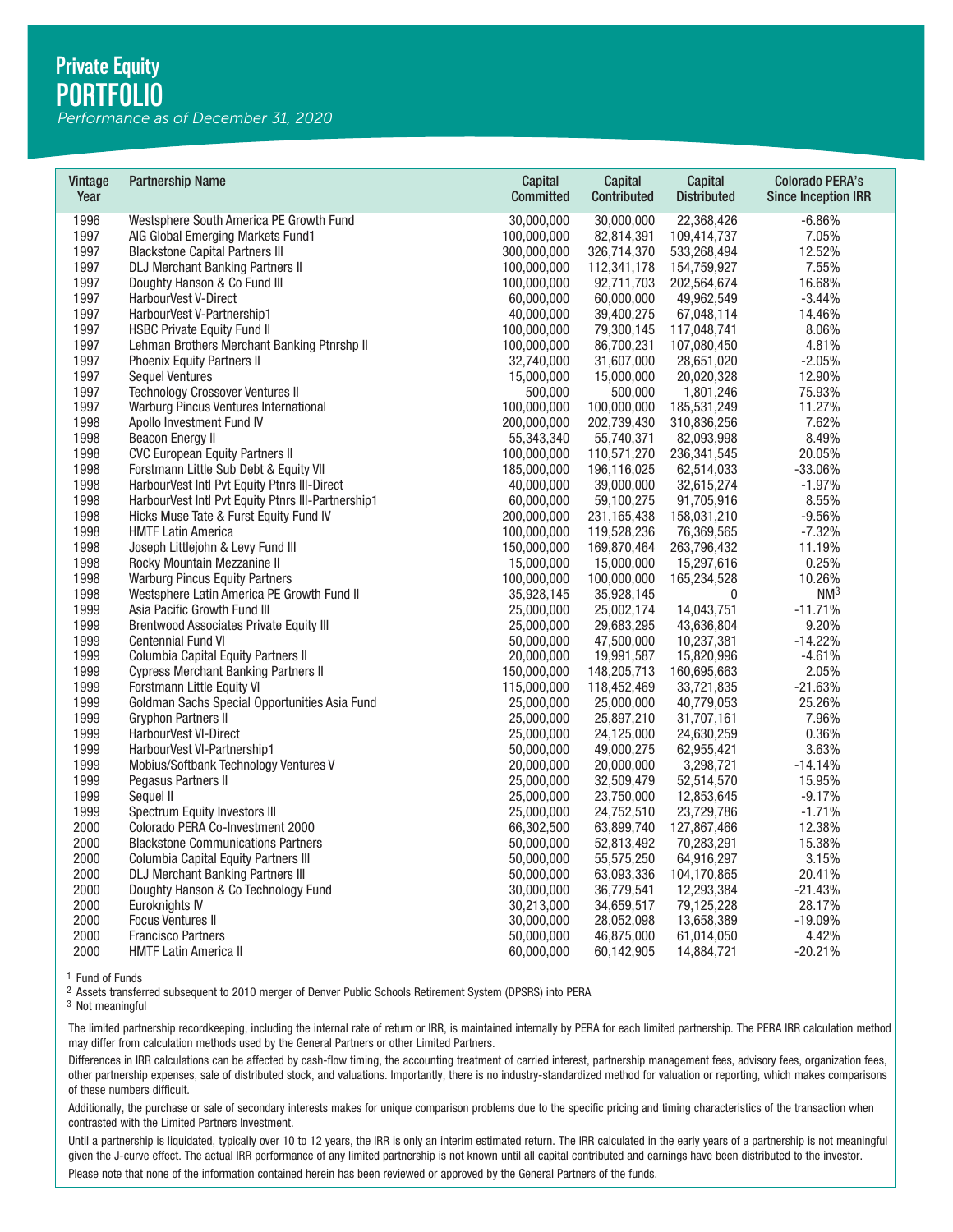*Performance as of December 31, 2020*

| Vintage<br>Year | <b>Partnership Name</b>                                      | Capital<br><b>Committed</b> | Capital<br>Contributed | Capital<br><b>Distributed</b> | <b>Colorado PERA's</b><br><b>Since Inception IRR</b> |
|-----------------|--------------------------------------------------------------|-----------------------------|------------------------|-------------------------------|------------------------------------------------------|
| 2000            | <b>JK&amp;B Capital III</b>                                  | 25,000,000                  | 24,701,620             | 17,964,032                    | $-5.26%$                                             |
| 2000            | Mobius/Softbank Technology Ventures VI                       | 29,166,667                  | 28,539,651             | 16,964,545                    | $-5.79%$                                             |
| 2000            | <b>Phoenix Equity Partners III</b>                           | 5,666,823                   | 5,077,088              | 6,892,672                     | 6.14%                                                |
| 2000            | Sequel III                                                   | 25,000,000                  | 25,000,000             | 36,704,147                    | 5.54%                                                |
| 2000            | Spectrum Equity Investors IV                                 | 50,000,000                  | 46,752,510             | 58,118,258                    | 10.83%                                               |
| 2000            | Sprout Capital IX                                            | 18,750,000                  | 17,304,580             | 16,471,108                    | $-1.09%$                                             |
| 2000            | <b>Technology Crossover Ventures IV</b>                      | 25,000,000                  | 24,400,000             | 39,392,865                    | 8.88%                                                |
| 2000            | Venture Strategy Partners II                                 | 20,000,000                  | 17,900,000             | 9,293,033                     | $-18.07%$                                            |
| 2000            | Warburg Pincus International Partners                        | 75,000,000                  | 75,004,545             | 118,698,521                   | 9.97%                                                |
| 2001            | Colorado PERA Co-Investment 2001                             | 62,429,999                  | 61,975,349             | 64,222,552                    | 0.95%                                                |
| 2001            | Apollo Investment Fund V                                     | 100,000,000                 | 149,793,891            | 288,248,850                   | 38.26%                                               |
| 2001            | Atlas Ventures VI                                            | 15,472,955                  | 14,835,079             | 12,989,916                    | $-4.83%$                                             |
| 2001            | <b>Centennial Ventures VII</b>                               | 60,000,000                  | 57,600,000             | 95,389,042                    | 7.99%                                                |
| 2001            | <b>CVC European Equity Partners III</b>                      | 75,000,000                  | 71,629,744             | 204,383,642                   | 42.23%                                               |
| 2001            | <b>Enterprise Partners VI</b>                                | 25,000,000                  | 25,000,000             | 3,317,085                     | $-18.60%$                                            |
| 2001            | <b>Exxel Capital Partners VI</b>                             | 25,000,000                  | 22,299,219             | 11,782,188                    | $-22.45%$                                            |
| 2001            | Forstmann Little Equity VII                                  | 30,000,000                  | 26,391,288             | 29,012,020                    | 3.86%                                                |
| 2001            | Forstmann Little MBO VIII                                    | 70,000,000                  | 76,372,856             | 76,996,953                    | 0.81%                                                |
| 2001            | HarbourVest Intl Private Equity Partners IV - Partnership1,2 | 50,000,000                  | 48,750,000             | 86,924,301                    | 14.06%                                               |
| 2001            | <b>Highland Capital Partners VI</b>                          | 25,000,000                  | 25,000,000             | 39,708,002                    | 11.49%                                               |
| 2001            | JK&B Capital IV                                              | 25,000,000                  | 23,570,727             | 43,580,202                    | 8.92%                                                |
| 2001            | Pacven Walden Ventures V                                     | 16,737,000                  | 16,000,000             | 21,005,944                    | 6.37%                                                |
| 2001            | Phoenix Equity Partners IV                                   | 23,842,318                  | 28,984,827             | 63,116,691                    | 32.44%                                               |
| 2001            | Warburg Pincus Private Equity VIII                           | 150,000,000                 | 156,600,000            | 350, 307, 975                 | 14.62%                                               |
| 2002            | <b>Blackstone Capital Partners IV</b>                        | 150,000,000                 | 163,652,003            | 319,000,990                   | 37.78%                                               |
| 2002            | <b>Coller International Partners IV</b>                      | 40,000,000                  | 34,400,000             | 46,938,031                    | 11.51%                                               |
| 2002            | <b>Francisco Partners SP</b>                                 | 15,000,000                  | 13,603,861             | 21,436,267                    | 8.47%                                                |
| 2002            | <b>ITU Ventures Colorado I</b>                               | 10,000,000                  | 9,542,795              | 6,496,078                     | $-14.83%$                                            |
| 2002            | <b>ITU Ventures West I</b>                                   | 10,000,000                  | 9,475,287              | 2,275,219                     | $-31.31%$                                            |
| 2002            | <b>JLL Partners IV</b>                                       | 50,000,000                  | 56,397,075             | 80,683,877                    | 6.23%                                                |
| 2002            | Lime Rock II                                                 | 35,000,000                  | 34,144,462             | 101,574,021                   | 54.95%                                               |
| 2002            | TSG <sub>4</sub>                                             | 40,000,000                  | 39,592,351             | 110,326,345                   | 36.35%                                               |
| 2002            | Colorado PERA Co-Investment 2002                             | 8,000,000                   | 8,000,004              | 22,725,345                    | 52.62%                                               |
| 2002            | <b>Wellspring Capital Partners III</b>                       | 50,000,000                  | 49,208,273             | 107,775,072                   | 26.01%                                               |
| 2003            | <b>Galen Partners IV</b>                                     | 30,000,000                  | 31,024,486             | 46,206,440                    | 8.31%                                                |
| 2003            | HarbourVest VII-Venture Partnership Fund1                    | 100,000,000                 | 59,000,000             | 64,341,517                    | 4.87%                                                |
| 2003            | <b>Headland Private Equity Fund 3</b>                        | 30,000,000                  | 35,082,429             | 56,228,037                    | 11.73%                                               |
| 2003            | Jefferson Partners Fund IV                                   | 9,730,000                   | 12,498,881             | 142                           | $-69.20%$                                            |
| 2003            | <b>Strategic Partners II</b>                                 | 50,000,000                  | 49,853,714             | 82,146,777                    | 33.78%                                               |
| 2003            | SunTX Fulcrum Fund                                           | 15,000,000                  | 17,800,058             | 31,683,360                    | 5.14%                                                |
| 2004            | AIG Global Emerging Markets Fund II                          | 75,000,000                  | 2,594,821              | 2,594,821                     | 0.00%                                                |
| 2004            | Apollo Distressed Investment Fund (DIF)                      | 35,000,000                  | 35,000,000             | 50,632,043                    | 8.05%                                                |
| 2004            | Ares Corporate Opportunities Fund                            | 45,000,000                  | 54,666,540             | 83,838,016                    | 13.32%                                               |
| 2004            | Avenue Asia Special Situations Fund III                      | 75,000,000                  | 56,736,944             | 83,120,869                    | 8.06%                                                |
| 2004            | <b>CMEA VI</b>                                               | 30,000,000                  | 28,110,000             | 11,747,846                    | $-12.65%$                                            |
| 2004            | Founders Equity SBIC I                                       | 7,500,000                   | 7,500,000              | 2,042,891                     | $-27.61%$                                            |
| 2004            | Lime Rock III                                                | 42,000,000                  | 45,130,187             | 23,338,294                    | $-12.56%$                                            |

The limited partnership recordkeeping, including the internal rate of return or IRR, is maintained internally by PERA for each limited partnership. The PERA IRR calculation method may differ from calculation methods used by the General Partners or other Limited Partners.

Differences in IRR calculations can be affected by cash-flow timing, the accounting treatment of carried interest, partnership management fees, advisory fees, organization fees, other partnership expenses, sale of distributed stock, and valuations. Importantly, there is no industry-standardized method for valuation or reporting, which makes comparisons of these numbers difficult. <sup>1</sup> Fund of Funds<br><sup>3</sup> Nsests transferred subsequent to 2010 merger of Denver Public Schools Retirement System (DPSRS) into PERA<br><sup>3</sup> Not meaningful<br><sup>3</sup> Not meaningful<br>The limited partnership recordkeeping, including the int

Additionally, the purchase or sale of secondary interests makes for unique comparison problems due to the specific pricing and timing characteristics of the transaction when contrasted with the Limited Partners Investment.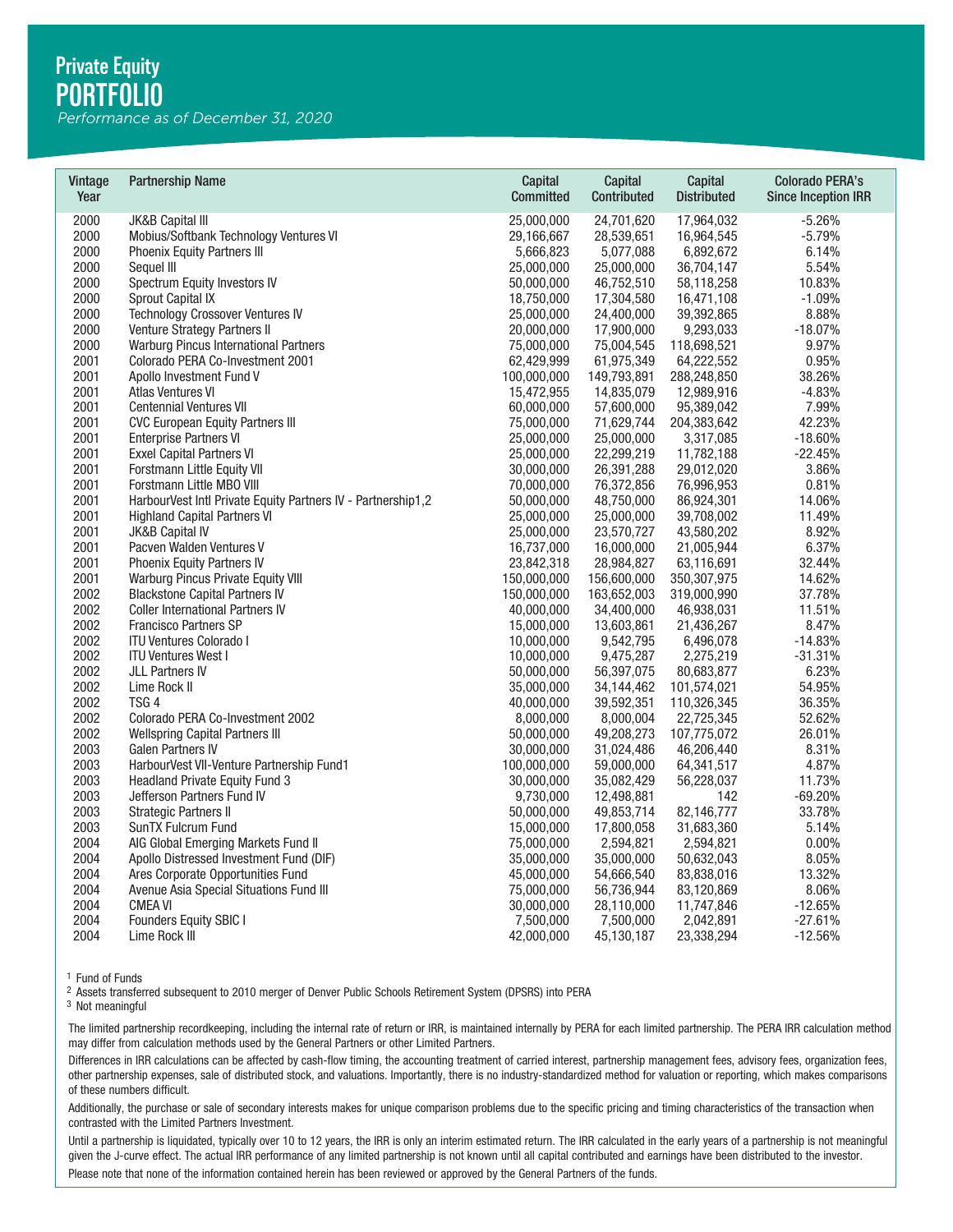*Performance as of December 31, 2020*

| Vintage<br>Year | <b>Partnership Name</b>                         | Capital<br><b>Committed</b> | Capital<br>Contributed | Capital<br><b>Distributed</b> | <b>Colorado PERA's</b><br><b>Since Inception IRR</b> |
|-----------------|-------------------------------------------------|-----------------------------|------------------------|-------------------------------|------------------------------------------------------|
| 2004            | <b>LLR Equity Partners II</b>                   | 40,000,000                  | 40,000,000             | 72,100,258                    | 12.23%                                               |
| 2004            | Permira Europe III                              | 35,394,000                  | 31,129,743             | 52,644,108                    | 40.13%                                               |
| 2004            | <b>Shepherd Ventures II</b>                     | 5,000,000                   | 4,350,000              | 2,639,205                     | $-6.35%$                                             |
| 2004            | <b>Technology Crossover Ventures V</b>          | 50,000,000                  | 49,575,000             | 89,939,735                    | 10.67%                                               |
| 2004            | <b>TVV Equity Investors II</b>                  | 7,500,000                   | 7,500,000              | 8,558,999                     | 6.73%                                                |
| 2005            | Columbia Capital Equity Partners IV             | 25,000,000                  | 24,602,044             | 53,044,642                    | 11.54%                                               |
| 2005            | CVC European Equity Partners IV (D)             | 96,984,000                  | 106,189,496            | 199,410,786                   | 16.74%                                               |
| 2005            | <b>Elevation Partners LP</b>                    | 30,000,000                  | 28,556,534             | 44,725,738                    | 11.82%                                               |
| 2005            | <b>ITU Ventures III</b>                         | 2,256,338                   | 2,287,588              | 19,210                        | $-92.31%$                                            |
| 2005            | <b>JLL Partners V</b>                           | 100,000,000                 | 119,056,526            | 179,048,429                   | 9.85%                                                |
| 2005            | Kirtland Capital Partners IV                    | 10,000,000                  | 9,241,290              | 7,318,603                     | $-2.53%$                                             |
| 2005            | Leapfrog Ventures II                            | 15,000,000                  | 14,598,619             | 14,443,622                    | $-0.18%$                                             |
| 2005            | Pegasus Partners III                            | 50,000,000                  | 66,521,427             | 50,523,152                    | $-3.20%$                                             |
| 2005            | <b>Rho Ventures V</b>                           | 25,000,000                  | 25,028,947             | 10,042,935                    | $-9.61%$                                             |
| 2005            | <b>Strategic Partners III</b>                   | 50,000,000                  | 57,395,719             | 73,310,865                    | 5.17%                                                |
| 2005            | Warburg Pincus Private Equity IX                | 225,000,000                 | 225,000,000            | 380,453,644                   | 9.63%                                                |
| 2006            | Apollo Investment Fund VI                       | 150,000,000                 | 198,916,702            | 296,697,035                   | 8.62%                                                |
| 2006            | Ares Corporate Opportunities Fund II            | 60,000,000                  | 67,494,686             | 111,630,228                   | 13.10%                                               |
| 2006            | Avenue Asia Special Situations Fund IV          | 60,000,000                  | 47,342,520             | 50,422,075                    | 1.45%                                                |
| 2006            | Avenue Special Situations Fund IV               | 65,000,000                  | 81,833,682             | 106,929,805                   | 8.30%                                                |
| 2006            | <b>Blackstone Capital Partners V</b>            | 150,000,000                 | 154,624,218            | 252,735,045                   | 7.53%                                                |
| 2006            | <b>Brentwood Associates Private Equity IV</b>   | 40,000,000                  | 48,847,919             | 78,861,452                    | 12.12%                                               |
| 2006            | Edison Venture Fund VI                          | 15,000,000                  | 15,000,000             | 16,612,803                    | 3.35%                                                |
| 2006            | Euroknights V                                   | 30,000,000                  | 31,596,401             | 38,324,444                    | 8.89%                                                |
| 2006            | <b>Francisco Partners II</b>                    | 50,000,000                  | 46,550,000             | 70,060,946                    | 10.10%                                               |
| 2006            | <b>Highland Capital Partners VII</b>            | 25,000,000                  | 25,038,297             | 36,105,965                    | 5.57%                                                |
| 2006            | Lime Rock IV                                    | 40,000,000                  | 44,106,247             | 76,928,981                    | 12.38%                                               |
| 2006            | Pacven Walden Ventures VI                       | 15,000,000                  | 15,000,000             | 40,189,796                    | 14.52%                                               |
| 2006            | Phoenix Equity Partners V (Phoenix Equity 2006) | 28,027,200                  | 29,324,025             | 20,652,239                    | $-9.20%$                                             |
| 2006            | Technology Crossover Ventures VI                | 50,000,000                  | 49,765,000             | 76,704,500                    | 12.30%                                               |
| 2006            | Versa Capital Fund I                            | 15,000,000                  | 17,700,000             | 17,513,296                    | 0.12%                                                |
| 2006            | <b>Wellspring Capital Partners IV</b>           | 50,000,000                  | 51,864,964             | 79,554,725                    | 7.94%                                                |
| 2007            | Avenue Special Situations Fund V                | 65,000,000                  | 65,680,310             | 86,621,970                    | 11.01%                                               |
| 2007            | <b>Avista Capital Partners</b>                  | 35,000,000                  | 40,050,155             | 48,617,837                    | 6.07%                                                |
| 2007            | <b>CMEA VII</b>                                 | 20,000,000                  | 20,067,332             | 27,311,289                    | 6.68%                                                |
| 2007            | Coller International Partners V, L.P            | 40,000,000                  | 30,630,000             | 42,204,712                    | 8.06%                                                |
| 2007            | <b>Galen Partners V</b>                         | 30,000,000                  | 34,330,872             | 42,624,503                    | 3.41%                                                |
| 2007            | <b>JC Flowers II</b>                            | 50,000,000                  | 60,602,574             | 30,526,551                    | $-10.29%$                                            |
| 2007            | Lighthouse Capital Partners VI                  | 25,000,000                  | 23,750,000             | 33,907,242                    | 6.71%                                                |
| 2007            | Noson Lawen Partners                            | 15,000,000                  | 12,863,239             | 12,674,888                    | $-0.19%$                                             |
| 2007            | Pegasus Partners IV                             | 70,000,000                  | 82,522,479             | 60,195,502                    | $-2.17%$                                             |
| 2007            | Terra Firma Capital Partners III                | 65,835,000                  | 68,390,026             | 30,400,022                    | $-9.17%$                                             |
| 2007            | TSG <sub>5</sub>                                | 40,000,000                  | 39,648,413             | 81,464,055                    | 16.83%                                               |
| 2007            | Warburg Pincus Private Equity X                 | 200,000,000                 | 200,000,000            | 332,663,754                   | 9.43%                                                |
| 2008            | Apollo Investment Fund VII                      | 100,000,000                 | 128,401,243            | 209,101,551                   | 22.09%                                               |
| 2008            | Ares Corporate Opportunities Fund III           | 75,000,000                  | 91,793,781             | 194,316,018                   | 20.95%                                               |
| 2008            | Avenue Europe Special Situations Fund           | 50,000,000                  | 41,976,224             | 57,738,258                    | 11.74%                                               |
| 2008            | <b>CVC European Equity Partners V</b>           | 98,820,000                  | 74,926,934             | 152,718,293                   | 15.80%                                               |

The limited partnership recordkeeping, including the internal rate of return or IRR, is maintained internally by PERA for each limited partnership. The PERA IRR calculation method may differ from calculation methods used by the General Partners or other Limited Partners.

Differences in IRR calculations can be affected by cash-flow timing, the accounting treatment of carried interest, partnership management fees, advisory fees, organization fees, other partnership expenses, sale of distributed stock, and valuations. Importantly, there is no industry-standardized method for valuation or reporting, which makes comparisons of these numbers difficult. <sup>1</sup> Fund of Funds<br><sup>3</sup> Nsests transferred subsequent to 2010 merger of Denver Public Schools Retirement System (DPSRS) into PERA<br><sup>3</sup> Not meaningful<br><sup>3</sup> Not meaningful<br>The limited partnership recordkeeping, including the int

Additionally, the purchase or sale of secondary interests makes for unique comparison problems due to the specific pricing and timing characteristics of the transaction when contrasted with the Limited Partners Investment.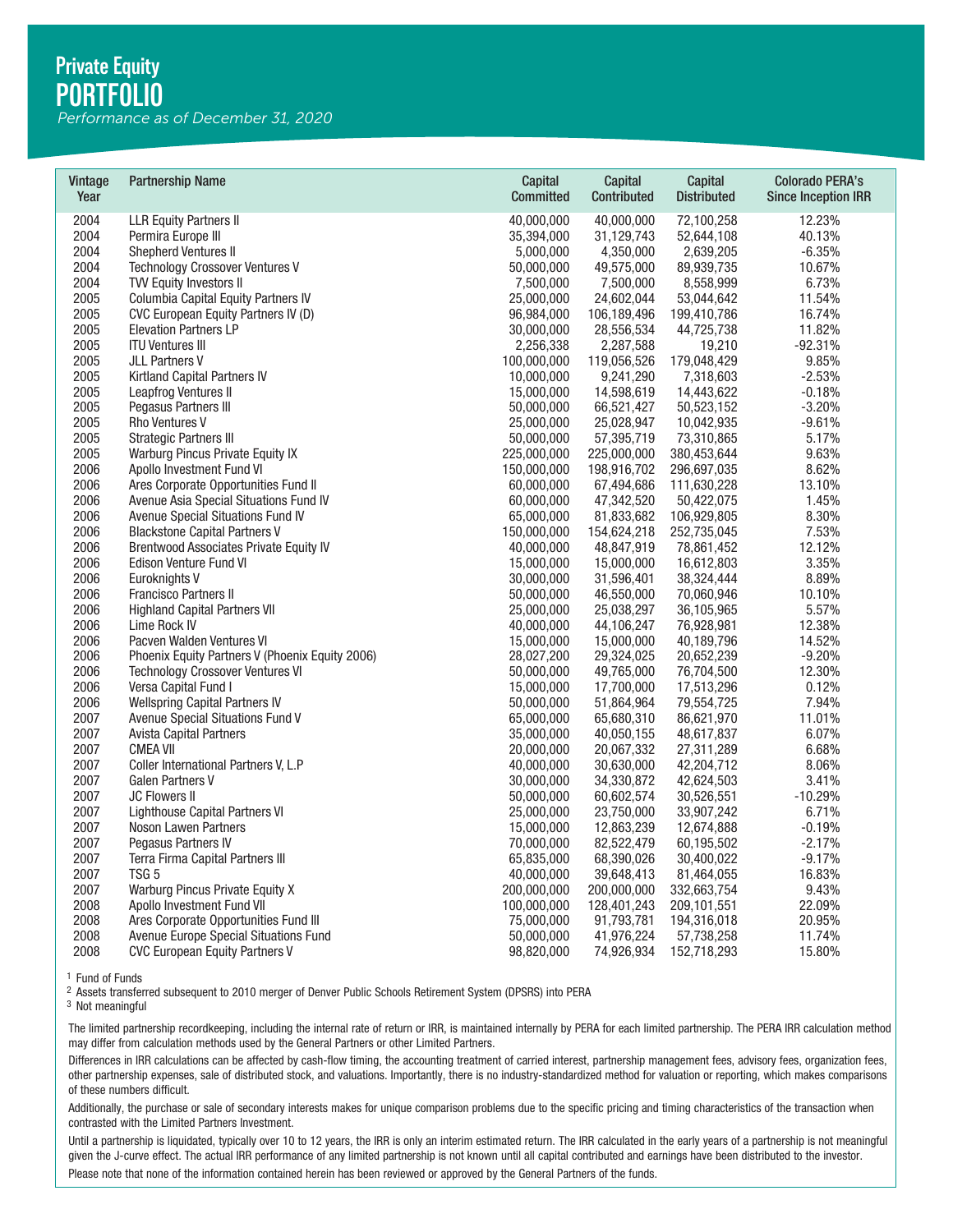*Performance as of December 31, 2020*

| Vintage<br>Year | <b>Partnership Name</b>                                       | Capital<br><b>Committed</b> | Capital<br>Contributed | Capital<br><b>Distributed</b> | <b>Colorado PERA's</b><br><b>Since Inception IRR</b> |
|-----------------|---------------------------------------------------------------|-----------------------------|------------------------|-------------------------------|------------------------------------------------------|
| 2008            | Fortress Credit Opportunities Fund                            | 75,000,000                  | 185,770,527            | 249,057,001                   | 23.42%                                               |
| 2008            | Headland Private Equity Fund 6                                | 63,750,000                  | 74,563,727             | 52,564,933                    | $-3.79%$                                             |
| 2008            | <b>JLL Partners VI</b>                                        | 100,000,000                 | 131,877,223            | 245,435,596                   | 22.61%                                               |
| 2008            | Lime Rock V                                                   | 50,000,000                  | 55.441.882             | 41,581,384                    | $-2.57%$                                             |
| 2008            | <b>LLR Equity Partners III</b>                                | 50,000,000                  | 48,565,437             | 87,432,967                    | 14.01%                                               |
| 2008            | Longitude Venture Partners                                    | 15,000,000                  | 14,450,461             | 37,587,464                    | 25.21%                                               |
| 2008            | <b>Strategic Partners IV</b>                                  | 50,000,000                  | 48,912,065             | 73,377,108                    | 12.81%                                               |
| 2008            | SunTX Capital Partners II GP                                  | 35,000,000                  | 52,145,889             | 26,648,397                    | $-21.01%$                                            |
| 2008            | <b>Technology Crossover Ventures VII</b>                      | 75,000,000                  | 73,800,000             | 197,148,839                   | 23.47%                                               |
| 2008            | Versa Capital Fund II                                         | 35,000,000                  | 40,250,000             | 17,589,863                    | $-12.99%$                                            |
| 2010            | <b>Advanced Technology Ventures IV2</b>                       | 8,500,000                   | 63,337                 | 45,445                        | $-8.15%$                                             |
| 2010            | <b>Advanced Technology Ventures V2</b>                        | 10,000,000                  | 1,569,822              | 2,049,861                     | 16.79%                                               |
| 2010            | <b>Advanced Technology Ventures VI2</b>                       | 10,000,000                  | 1,466,244              | 4,185,446                     | 95.23%                                               |
| 2010            | <b>Advanced Technology Ventures VII2</b>                      | 10,000,000                  | 6,253,592              | 6,754,789                     | 2.81%                                                |
| 2010            | <b>APA Excelsior IV2</b>                                      | 10,000,000                  | 173,246                | 184,092                       | 1.27%                                                |
| 2010            | <b>APA Excelsior V2</b>                                       | 10,000,000                  | 891,928                | 1,376,291                     | 24.37%                                               |
| 2010            | Apax Europe VI2                                               | 10,320,000                  | 10,805,710             | 14,804,374                    | 10.19%                                               |
| 2010            | Apax Europe VII2                                              | 20,700,000                  | 17,637,085             | 19,236,378                    | 5.80%                                                |
| 2010            | <b>Apax Excelsior VI2</b>                                     | 10,000,000                  | 2,770,514              | 4,362,212                     | 19.57%                                               |
| 2010            | Apax US VII2                                                  | 10,000,000                  | 13,778,720             | 18,168,885                    | 8.03%                                                |
| 2010            | Avista Capital Partners II                                    | 40,000,000                  | 51,786,992             | 81,448,582                    | 15.78%                                               |
| 2010            | <b>Court Square Capital Partners2</b>                         | 10,000,000                  | 8,521,348              | 10,193,709                    | 8.94%                                                |
| 2010            | Dover Street VII2                                             | 5,000,000                   | 4,751,662              | 6,700,627                     | 9.65%                                                |
| 2010            | Edison Venture Fund VI                                        | 10,000,000                  | 11,068,196             | 11,075,202                    | 0.04%                                                |
| 2010            | Fortress Credit Opportunities Fund II                         | 50,000,000                  | 86,673,131             | 114,236,004                   | 15.57%                                               |
| 2010            | Gordon Morris Investment Partnership2                         | 10,000,000                  | 37,977                 | 464,898                       | NM <sup>3</sup>                                      |
| 2010            | <b>Grey Mountain Partners II</b>                              | 25,000,000                  | 27,132,843             | 15,690,951                    | $-13.56%$                                            |
| 2010            | <b>GSO Capital Solutions Fund</b>                             | 50,000,000                  | 44,646,814             | 59,343,344                    | 9.55%                                                |
| 2010            | Haddington Energy Partners III2                               | 10,000,000                  | 13,604,891             | 9,716,154                     | 6.07%                                                |
| 2010            | HarbourVest International VI - Partnership1,2                 | 20,100,000                  | 17,267,510             | 28,205,290                    | 10.50%                                               |
| 2010            | HarbourVest Intl Private Equity Partners III - Direct2        | 4,000,000                   | 359,008                | 1,190,852                     | 27.33%                                               |
| 2010            | HarbourVest Intl Private Equity Partners III - Partnership1,2 | 16,000,000                  | 6,209,381              | 7,279,279                     | 8.28%                                                |
| 2010            | HarbourVest Intl Private Equity Partners IV - Partnership1,2  | 8,000,000                   | 5,484,826              | 7,362,896                     | 9.05%                                                |
| 2010            | HarbourVest Intl Private Equity Partners IV - Direct2         | 2,000,000                   | 979,198                | 1,387,436                     | 13.70%                                               |
| 2010            | HarbourVest Partners VI - Partnership Buyout1,2               | 10,000,000                  | 5,842,022              | 7,908,137                     | 10.71%                                               |
| 2010            | <b>HarbourVest Partners VII Buyout1,2</b>                     | 12,000,000                  | 10,574,986             | 17,004,941                    | 12.67%                                               |
| 2010            | HarbourVest Partners VII-Venture Partnership Fund1,2          | 3,000,000                   | 2,963,402              | 4,579,971                     | 9.89%                                                |
| 2010            | HgCapital 6                                                   | 50,000,000                  | 44,733,230             | 69,409,649                    | 10.28%                                               |
| 2010            | Insight Equity I2                                             | 10,000,000                  | 14,000,581             | 17,831,185                    | 10.99%                                               |
| 2010            | Institutional Venture Partners XI2                            | 5,000,000                   | 4,190,855              | 4,353,538                     | 1.06%                                                |
| 2010            | Institutional Venture Partners XII2                           | 10,000,000                  | 11,637,599             | 26,104,387                    | 23.80%                                               |
| 2010            | <b>KPS Special Situations Fund II2</b>                        | 10,000,000                  | 9,703,281              | 18,139,017                    | 50.04%                                               |
| 2010            | <b>KPS Special Situations Fund III2</b>                       | 15,000,000                  | 18,083,739             | 21,331,033                    | 15.15%                                               |
| 2010            | KPS Special Situations Fund III - Supplemental2               | 5,000,000                   | 6,335,087              | 6,507,258                     | 3.33%                                                |
| 2010            | McCowen DeLeeuw IV2                                           | 10,000,000                  | 677,448                | 1,184,882                     | 25.35%                                               |
| 2010            | Morgenthaler Venture Partners V2                              | 10,000,000                  | 2,161,140              | 683,308                       | $-48.46%$                                            |
| 2010            | <b>Morgenthaler Venture Partners VI2</b>                      | 10,000,000                  | 1,740,524              | 943,542                       | $-12.11%$                                            |
| 2010            | <b>OVP Venture Partners2</b>                                  | 5,000,000                   | 4,222,938              | 2,990,914                     | $-10.98%$                                            |

The limited partnership recordkeeping, including the internal rate of return or IRR, is maintained internally by PERA for each limited partnership. The PERA IRR calculation method may differ from calculation methods used by the General Partners or other Limited Partners.

Differences in IRR calculations can be affected by cash-flow timing, the accounting treatment of carried interest, partnership management fees, advisory fees, organization fees, other partnership expenses, sale of distributed stock, and valuations. Importantly, there is no industry-standardized method for valuation or reporting, which makes comparisons of these numbers difficult. <sup>1</sup> Fund of Funds<br><sup>3</sup> Nsests transferred subsequent to 2010 merger of Denver Public Schools Retirement System (DPSRS) into PERA<br><sup>3</sup> Not meaningful<br><sup>3</sup> Not meaningful<br>The limited partnership recordkeeping, including the int

Additionally, the purchase or sale of secondary interests makes for unique comparison problems due to the specific pricing and timing characteristics of the transaction when contrasted with the Limited Partners Investment.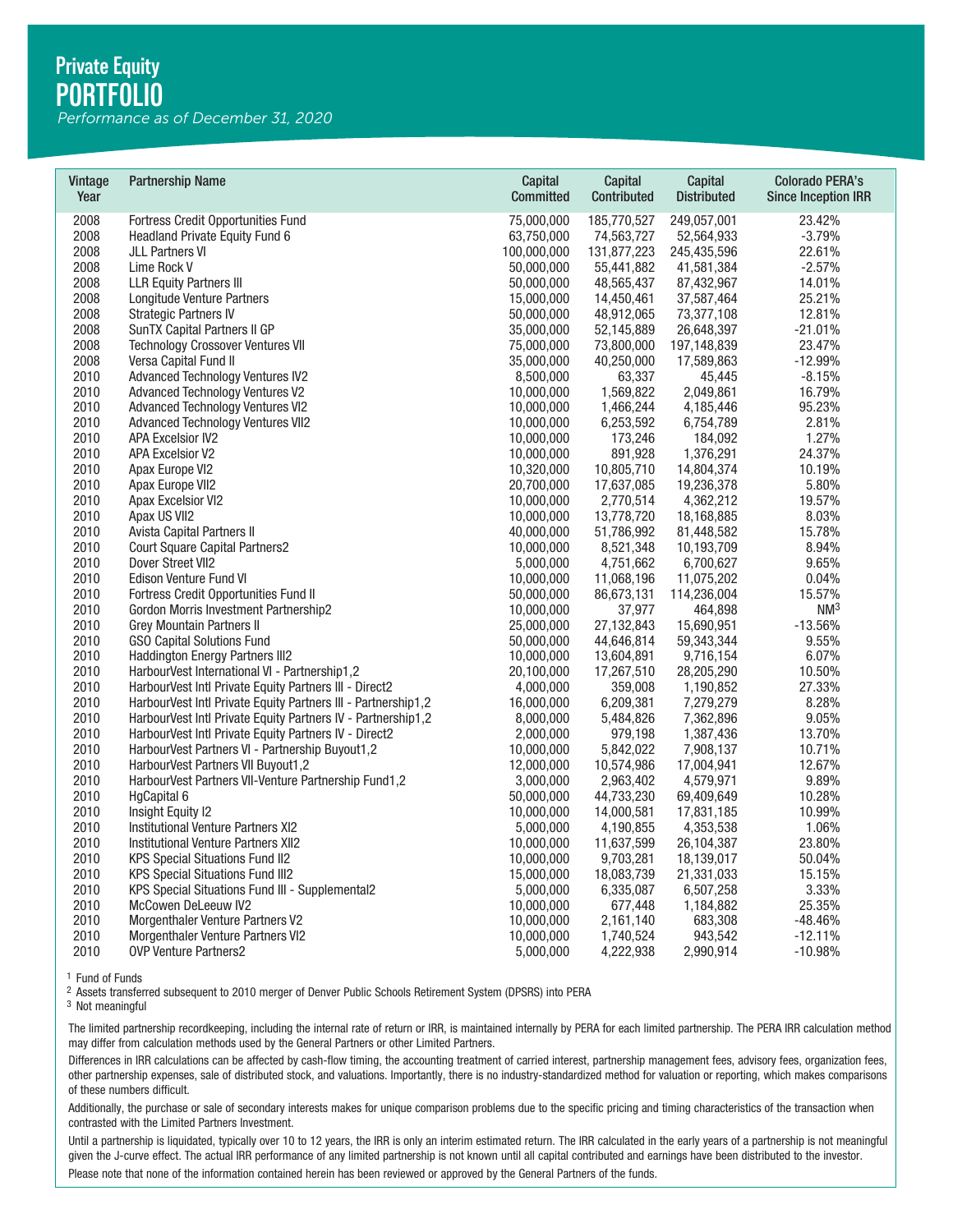*Performance as of December 31, 2020*

| Vintage<br>Year | <b>Partnership Name</b>                           | Capital<br><b>Committed</b> | Capital<br>Contributed | Capital<br><b>Distributed</b> | <b>Colorado PERA's</b><br><b>Since Inception IRR</b> |
|-----------------|---------------------------------------------------|-----------------------------|------------------------|-------------------------------|------------------------------------------------------|
| 2010            | Peloton                                           | 50,000,000                  | 54,810,158             | 71,862,073                    | 10.67%                                               |
| 2010            | Phoenix Equity Partners 2010                      | 28,850,000                  | 30,387,616             | 38,471,359                    | 7.94%                                                |
| 2010            | PMI Mezzanine Fund2                               | 10,000,000                  | 2,383                  | 1,373                         | $-24.39%$                                            |
| 2010            | Portfolio Advisors Private Equity Fund IV1,2      | 15,000,000                  | 9,438,896              | 17,029,730                    | 12.20%                                               |
| 2010            | Portfolio Advisors Private Equity Fund V1,2       | 15,000,000                  | 9,915,809              | 15,622,069                    | 11.93%                                               |
| 2010            | Siguler Guff Fund II1,2                           | 10,000,000                  | 9,670,965              | 10,938,653                    | 4.50%                                                |
| 2010            | Siguler Guff Fund III1,2                          | 20,000,000                  | 22,068,207             | 28,501,183                    | 8.84%                                                |
| 2010            | Technology for Information and Entertainment III2 | 5,598,000                   | 830,900                | 824,928                       | $-0.79%$                                             |
| 2010            | Tenaska Power Fund II2                            | 10,000,000                  | 8,719,005              | 8,182,353                     | $-0.93%$                                             |
| 2010            | Windjammer Mezzanine and Equity Fund II2          | 10,000,000                  | 4,748,969              | 4,766,392                     | 0.29%                                                |
| 2010            | Windjammer Senior Equity Fund III2                | 10,000,000                  | 9,880,802              | 12,333,806                    | 17.67%                                               |
| 2011            | Arclight Energy Partners Fund V                   | 50,000,000                  | 50,687,062             | 48,396,811                    | 7.99%                                                |
| 2011            | Audax Mezzanine Fund III                          | 40,000,000                  | 39,469,772             | 46,404,691                    | 9.44%                                                |
| 2011            | Avenue Special Situations Fund VI                 | 50,000,000                  | 50,000,000             | 50,472,737                    | 2.65%                                                |
| 2011            | <b>BC European Capital IX</b>                     | 50,000,000                  | 50,842,235             | 85,906,719                    | 13.27%                                               |
| 2011            | <b>Blackstone Capital Partners VI</b>             | 75,000,000                  | 80,299,702             | 120,261,587                   | 10.12%                                               |
| 2011            | <b>Comvest Investment Partners IV</b>             | 30,000,000                  | 30,317,293             | 49,317,949                    | 29.53%                                               |
| 2011            | Euroknights VI                                    | 36,025,000                  | 38,156,812             | 50,459,307                    | 8.71%                                                |
| 2011            | Francisco Partners III                            | 50,000,000                  | 45,677,293             | 118,194,459                   | 20.13%                                               |
| 2011            | <b>Strategic Partners V</b>                       | 50,000,000                  | 42,895,375             | 61,595,421                    | 18.27%                                               |
| 2011            | <b>Wellspring Capital Partners V</b>              | 50,000,000                  | 52,970,265             | 82,862,891                    | 14.83%                                               |
| 2012            | Ares Corporate Opportunities Fund IV, L.P.        | 75,000,000                  | 83,657,411             | 97,317,070                    | 14.82%                                               |
| 2012            | Avenue Europe Special Situations Fund II          | 50,000,000                  | 50,000,000             | 63,989,448                    | 7.71%                                                |
| 2012            | Coller International Partners VI, L.P.            | 50,000,000                  | 35,138,367             | 44,728,986                    | 15.06%                                               |
| 2012            | Colorado Mile High Fund                           | 50,000,000                  | 30,378,079             | 36,987,112                    | 8.07%                                                |
| 2012            | Court Square Capital Partners III                 | 50,000,000                  | 51,345,527             | 76,815,633                    | 17.84%                                               |
| 2012            | Fortress Credit Opportunities Fund III            | 50,000,000                  | 64,478,395             | 72,850,605                    | 10.22%                                               |
| 2012            | <b>Genstar Capital Partners VI</b>                | 50,000,000                  | 75,320,230             | 159,658,220                   | 36.48%                                               |
| 2012            | Lime Rock VI                                      | 50,000,000                  | 57,791,126             | 43,561,910                    | $-3.61%$                                             |
| 2012            | Pegasus Partners V                                | 50,000,000                  | 64,777,147             | 52,311,193                    | 8.58%                                                |
| 2012            | Summit Partners Growth Equity VIII                | 75,000,000                  | 83,797,104             | 150,788,087                   | 26.77%                                               |
| 2012            | TSG <sub>6</sub>                                  | 50,000,000                  | 41,425,041             | 82,331,691                    | 29.99%                                               |
| 2012            | Warburg Pincus Private Equity XI                  | 100,000,000                 | 107,051,448            | 161,821,682                   | 11.87%                                               |
| 2012            | Windjammer Senior Equity Fund IV                  | 25,000,000                  | 23,816,330             | 39,191,990                    | 11.76%                                               |
| 2013            | Apollo Investment Fund VIII                       | 80,000,000                  | 82,393,119             | 74,702,657                    | 9.76%                                                |
| 2013            | <b>Avista Capital Partners III</b>                | 50,000,000                  | 54,122,327             | 59,862,662                    | 3.21%                                                |
| 2013            | <b>Grey Mountain Partners III</b>                 | 25,000,000                  | 21,318,252             | 29,036,574                    | 11.36%                                               |
| 2013            | <b>HgCapital 7</b>                                | 50,000,000                  | 40,937,121             | 64,194,941                    | 17.65%                                               |
| 2013            | Lexington Co-Investment Partners III              | 50,000,000                  | 57,667,896             | 76,439,040                    | 20.29%                                               |
| 2013            | Longitude Venture Partners II                     | 25,000,000                  | 26,120,324             | 23,394,079                    | 10.28%                                               |
| 2013            | Marlin Equity IV                                  | 40,000,000                  | 39,811,783             | 21,483,582                    | 8.39%                                                |
| 2013            | W Capital Partners III, L.P.                      | 50,000,000                  | 45,094,017             | 53,918,391                    | 5.49%                                                |
| 2014            | Brentwood Associates Private Equity V, L.P.       | 40,000,000                  | 63,239,183             | 36,134,448                    | 5.78%                                                |
| 2014            | <b>CVC European Equity Partners VI</b>            | 99,741,000                  | 91,115,890             | 44,757,645                    | 17.13%                                               |
| 2014            | Glendon Opportunities Fund, L.P.                  | 50,000,000                  | 47,500,000             | 16,879,954                    | 3.01%                                                |
| 2014            | <b>GSO Capital Solutions Fund II</b>              | 50,000,000                  | 29,862,860             | 24,054,188                    | $-1.36%$                                             |
| 2014            | LADEN Co-Investment Fund, L.P.                    | 22,000,000                  | 23,967,824             | 14,461,267                    | 4.50%                                                |
| 2014            | <b>LLR Equity Partners IV</b>                     | 50.000.000                  | 46.000.000             | 68.781.592                    | 25.75%                                               |

The limited partnership recordkeeping, including the internal rate of return or IRR, is maintained internally by PERA for each limited partnership. The PERA IRR calculation method may differ from calculation methods used by the General Partners or other Limited Partners.

Differences in IRR calculations can be affected by cash-flow timing, the accounting treatment of carried interest, partnership management fees, advisory fees, organization fees, other partnership expenses, sale of distributed stock, and valuations. Importantly, there is no industry-standardized method for valuation or reporting, which makes comparisons of these numbers difficult. <sup>1</sup> Fund of Funds<br><sup>3</sup> Nsests transferred subsequent to 2010 merger of Denver Public Schools Retirement System (DPSRS) into PERA<br><sup>3</sup> Not meaningful<br><sup>3</sup> Not meaningful<br>The limited partnership recordkeeping, including the int

Additionally, the purchase or sale of secondary interests makes for unique comparison problems due to the specific pricing and timing characteristics of the transaction when contrasted with the Limited Partners Investment.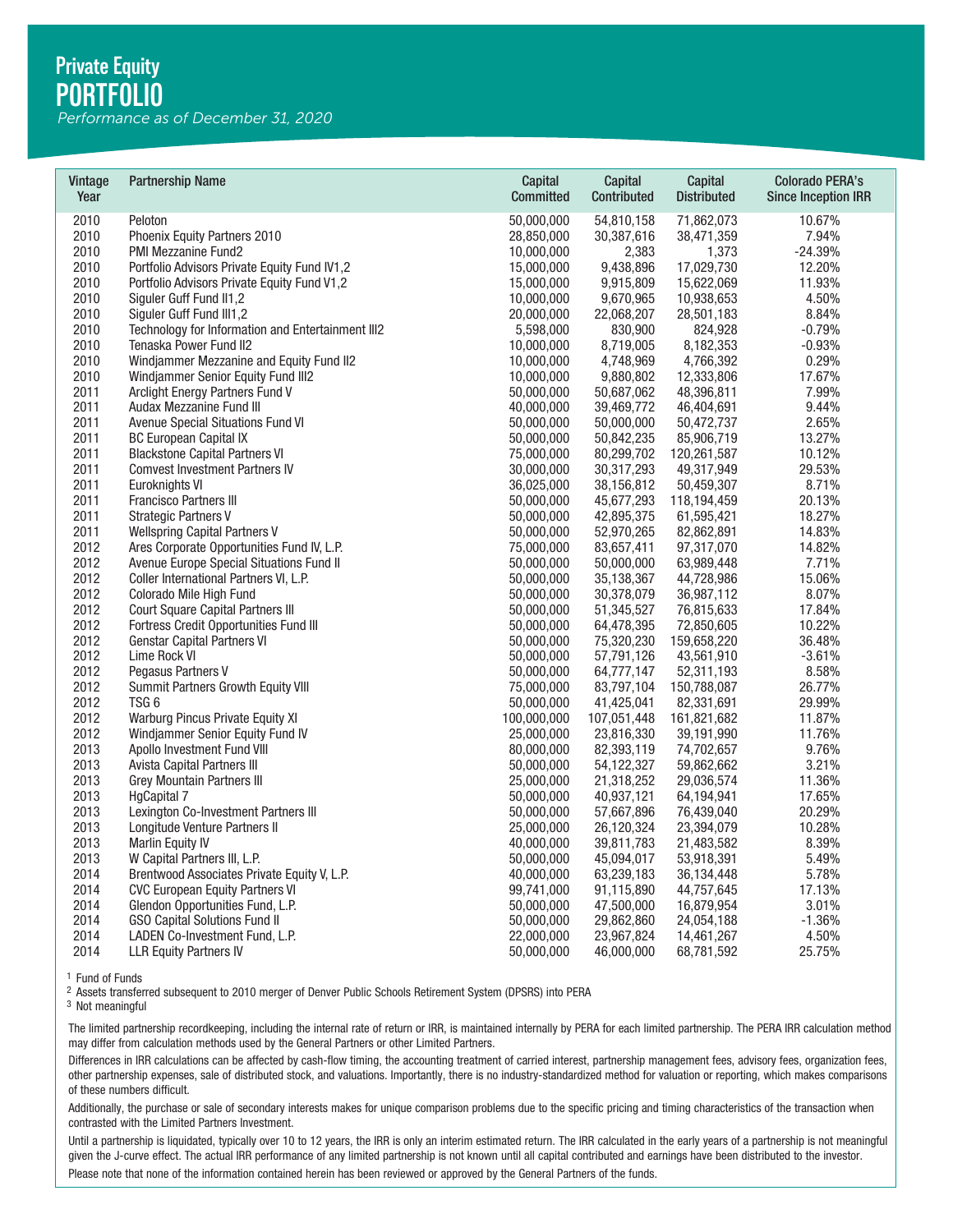*Performance as of December 31, 2020*

| Vintage<br>Year | <b>Partnership Name</b>                      | Capital<br><b>Committed</b> | <b>Capital</b><br>Contributed | <b>Capital</b><br><b>Distributed</b> | <b>Colorado PERA's</b><br><b>Since Inception IRR</b> |
|-----------------|----------------------------------------------|-----------------------------|-------------------------------|--------------------------------------|------------------------------------------------------|
| 2014            | Marlin Heritage, L.P.                        | 25,000,000                  | 26,241,910                    | 39,373,375                           | 35.56%                                               |
| 2014            | <b>Montauk TriGuard VI</b>                   | 30,000,000                  | 24,049,314                    | 20,451,512                           | 12.07%                                               |
| 2014            | New Mountain Partners IV                     | 75,000,000                  | 68,888,731                    | 70,982,186                           | 24.38%                                               |
| 2014            | Permira V L.P.                               | 75,000,000                  | 64,409,217                    | 85,790,885                           | 26.21%                                               |
| 2014            | Raine Partners II LP                         | 50,000,000                  | 47,816,451                    | 27,532,115                           | 28.71%                                               |
| 2014            | <b>Strategic Partners VI</b>                 | 50,000,000                  | 36,633,166                    | 37,905,760                           | 13.96%                                               |
| 2014            | <b>Technology Crossover Ventures VIII</b>    | 50,000,000                  | 43,587,508                    | 6,545,660                            | 21.38%                                               |
| 2014            | Warburg Pincus Energy, L.P.                  | 50,000,000                  | 44,850,000                    | 8,695,003                            | $-12.44%$                                            |
| 2014            | Warburg Pincus Private Equity XI, L.P.       | 20,000,000                  | 19,972,647                    | 30,562,397                           | 12.69%                                               |
| 2014            | Z Capital Special Situations Fund II         | 50,000,000                  | 53,010,347                    | 24,149,368                           | 13.69%                                               |
| 2015            | Arclight Energy Partners Fund VI             | 50,000,000                  | 53,331,547                    | 21,525,039                           | $-0.42%$                                             |
| 2015            | Blackstone Energy Partners II L.P.           | 25,000,000                  | 26,283,154                    | 2,543,452                            | $-9.73%$                                             |
| 2015            | <b>Comvest Investment Partners V</b>         | 50,000,000                  | 39,598,478                    | 1,182,227                            | 14.89%                                               |
| 2015            | Fortress Credit Opportunities Fund IV        | 100,000,000                 | 110,748,460                   | 51,040,964                           | 6.66%                                                |
| 2015            | Francisco Partners IV                        | 50,000,000                  | 48,725,000                    | 48,551,581                           | 37.10%                                               |
| 2015            | <b>Genstar Capital Partners VII</b>          | 75,000,000                  | 97,949,512                    | 80,573,420                           | 30.41%                                               |
| 2015            | Insight Venture Partners IX                  | 50,000,000                  | 51,172,788                    | 21,659,583                           | 32.23%                                               |
| 2015            | <b>JLL Partners VII</b>                      | 100,000,000                 | 111,782,009                   | 28,213,848                           | 12.14%                                               |
| 2015            | Lexington Capital Partners VIII, L.P.        | 75,000,000                  | 67,625,537                    | 43,763,985                           | 16.55%                                               |
| 2015            | Lime Rock VII                                | 50,000,000                  | 57,190,465                    | 33,372,080                           | 12.09%                                               |
| 2015            | Peloton II                                   | 50,000,000                  | 52,429,922                    | 46,906,199                           | 19.50%                                               |
| 2015            | Warburg Pincus Private Equity XII, L.P.      | 110,000,000                 | 108,515,000                   | 22,453,530                           | 15.85%                                               |
| 2016            | <b>Blackstone Capital Partners VII</b>       | 112,500,000                 | 115,903,101                   | 12,749,380                           | 14.61%                                               |
| 2016            | Coller International Partners VII, L.P.      | 125,000,000                 | 93,266,958                    | 22,149,512                           | 11.65%                                               |
| 2016            | Foundry Group Next, L.P.                     | 50,000,000                  | 45,437,500                    | $\mathbf 0$                          | 14.83%                                               |
| 2016            | Kelso Investment Associates IX, L.P.         | 50,000,000                  | 48,330,337                    | 33,260,287                           | 21.53%                                               |
| 2016            | Longitude Venture Partners III               | 36,000,000                  | 32,308,846                    | 14,120,099                           | 26.86%                                               |
| 2016            | Montauk TriGuard VII                         | 50,000,000                  | 28,318,414                    | 14,621,294                           | 14.59%                                               |
| 2016            | <b>Strategic Partners VII</b>                | 150,000,000                 | 99,670,899                    | 45,783,387                           | 17.55%                                               |
| 2016            | <b>Technology Crossover Ventures IX</b>      | 75,000,000                  | 59,535,000                    | 24,538,900                           | 45.81%                                               |
| 2016            | TSG 7A                                       | 48,000,000                  | 36,924,746                    | 891,149                              | 15.95%                                               |
| 2016            | TSG <sub>7B</sub>                            | 12,000,000                  | 11,059,165                    | 2,460,635                            | 5.58%                                                |
| 2017            | Access Venture Partners IV, L.P.             | 15,000,000                  | 8,529,323                     | 388,000                              | 7.07%                                                |
| 2017            | Ares Corporate Opportunities Fund V, L.P.    | 150,000,000                 | 146,855,907                   | 22,897,178                           | $-1.06%$                                             |
| 2017            | <b>BC European Capital X</b>                 | 77,536,350                  | 71,127,073                    | 1,252,122                            | 20.27%                                               |
| 2017            | Brentwood Associates Private Equity VI, L.P. | 40,000,000                  | 22,457,678                    | 300,118                              | 27.84%                                               |
| 2017            | Carlyle Strategic Partners IV, L.P.          | 50,000,000                  | 33,611,954                    | 14,077,331                           | 0.27%                                                |
| 2017            | GC Equity Partners Fund II, L.P.             | 17,791,344                  | 10,686,219                    | 5,153,693                            | 5.64%                                                |
| 2017            | <b>Genstar Capital Partners VIII</b>         | 50,000,000                  | 52,910,976                    | 11,551,691                           | 31.90%                                               |
| 2017            | Lexington Co-Investment Partners IV-B        | 125,000,000                 | 125,280,350                   | 30,594,651                           | 23.53%                                               |
| 2017            | Marlin Heritage II                           | 20,000,000                  | 16,472,100                    | 0                                    | 12.53%                                               |
| 2017            | New Mountain Partners V                      | 40,000,000                  | 32,635,186                    | 3,780,945                            | 27.04%                                               |
| 2017            | Permira VI L.P.                              | 43,000,000                  | 40,903,893                    | 9,367,601                            | 33.81%                                               |
| 2017            | Summit Partners Growth Equity IX             | 75,000,000                  | 82,935,000                    | 25,768,720                           | 35.95%                                               |
| 2018            | Foundry Group Next 2018, L.P.                | 50,000,000                  | 22,937,500                    | 0                                    | 25.80%                                               |
| 2018            | Francisco Partners V                         | 50,000,000                  | 39,750,000                    | $\boldsymbol{0}$                     | 17.68%                                               |
| 2018            | <b>GSO Capital Solutions Fund III</b>        | 50,000,000                  | 12,568,886                    | 3,560,971                            | 2.39%                                                |
| 2018            | Insight Venture Partners X                   | 40,000,000                  | 39,120,000                    | 2,633,433                            | 48.36%                                               |

The limited partnership recordkeeping, including the internal rate of return or IRR, is maintained internally by PERA for each limited partnership. The PERA IRR calculation method may differ from calculation methods used by the General Partners or other Limited Partners.

Differences in IRR calculations can be affected by cash-flow timing, the accounting treatment of carried interest, partnership management fees, advisory fees, organization fees, other partnership expenses, sale of distributed stock, and valuations. Importantly, there is no industry-standardized method for valuation or reporting, which makes comparisons of these numbers difficult. <sup>1</sup> Fund of Funds<br><sup>3</sup> Nsests transferred subsequent to 2010 merger of Denver Public Schools Retirement System (DPSRS) into PERA<br><sup>3</sup> Not meaningful<br><sup>3</sup> Not meaningful<br>The limited partnership recordkeeping, including the int

Additionally, the purchase or sale of secondary interests makes for unique comparison problems due to the specific pricing and timing characteristics of the transaction when contrasted with the Limited Partners Investment.